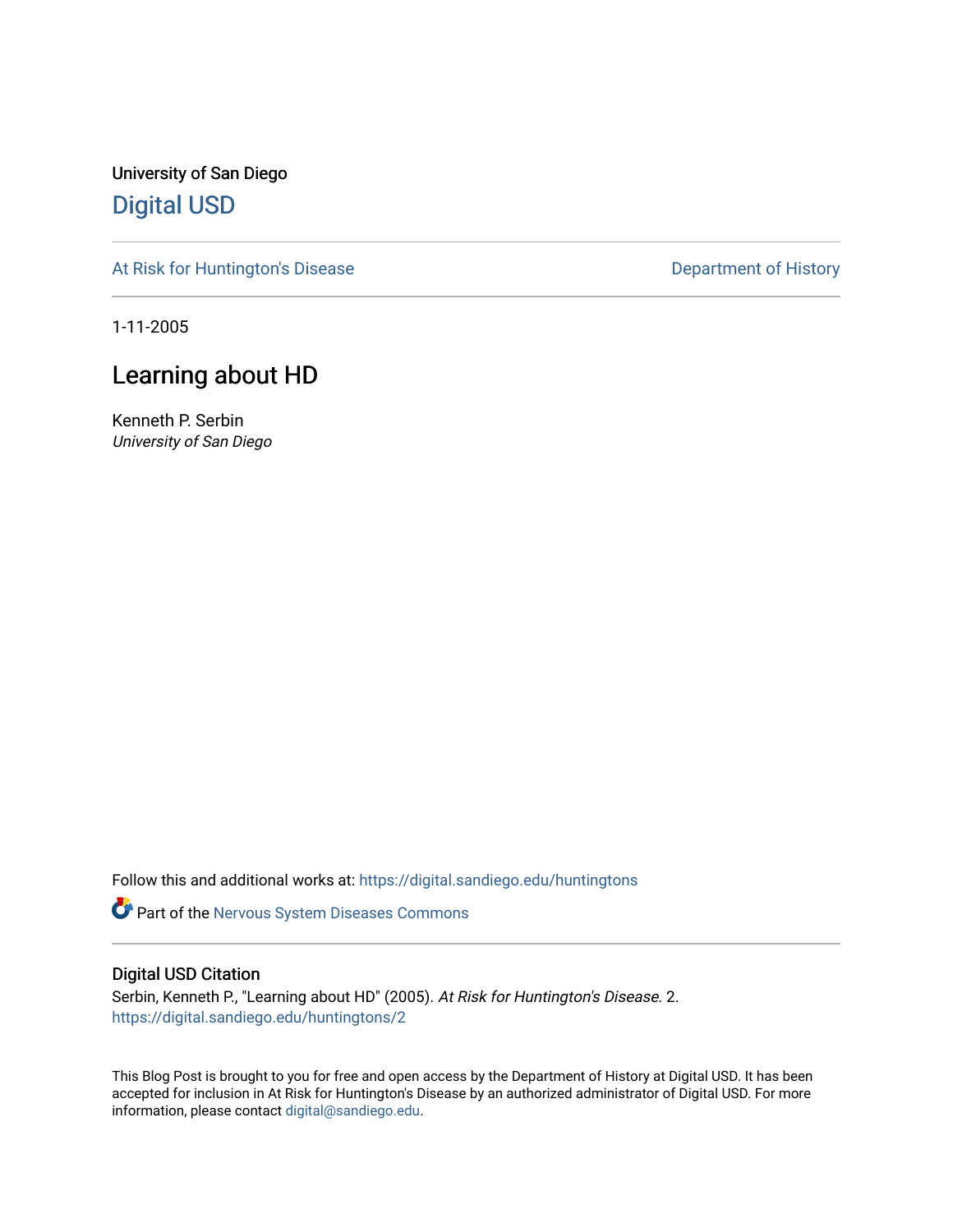# [At Risk for Huntington's Disease](http://curehd.blogspot.com/)

*HD is a genetically caused brain disorder that causes uncontrollable bodily movements and robs people's ability to walk, talk, eat, and think. The final result is a slow, ugly death. Children of parents with HD have a 50-50 chance of inheriting the disease. There is no cure or treatment.*

#### Blog Archive

- $\blacktriangleright$  [2021](http://curehd.blogspot.com/2021/)(12)
- $2020(16)$  $2020(16)$
- $\blacktriangleright$  [2019](http://curehd.blogspot.com/2019/) (19)
- $\blacktriangleright$  [2018](http://curehd.blogspot.com/2018/) (16)
- $\blacktriangleright$  [2017](http://curehd.blogspot.com/2017/) (14)
- $\blacktriangleright$  [2016](http://curehd.blogspot.com/2016/) (13)
- $\blacktriangleright$  [2015](http://curehd.blogspot.com/2015/) (24)
- $\blacktriangleright$  [2014](http://curehd.blogspot.com/2014/) (24)
- $\blacktriangleright$  [2013](http://curehd.blogspot.com/2013/) (30)
- $\blacktriangleright$  [2012](http://curehd.blogspot.com/2012/) (26)
- $\blacktriangleright$  [2011](http://curehd.blogspot.com/2011/) (33)
- $\blacktriangleright$  [2010](http://curehd.blogspot.com/2010/) (26)
- $\blacktriangleright$  [2009](http://curehd.blogspot.com/2009/) (21)
- $\blacktriangleright$  [2008](http://curehd.blogspot.com/2008/) $(7)$
- $\blacktriangleright$  [2007](http://curehd.blogspot.com/2007/) $(7)$
- $\blacktriangleright$  [2006](http://curehd.blogspot.com/2006/) (4)
- $\sqrt{2005(17)}$  $\sqrt{2005(17)}$  $\sqrt{2005(17)}$ 
	- [►](javascript:void(0)) [December](http://curehd.blogspot.com/2005/12/) (2)
	- [►](javascript:void(0)) [September](http://curehd.blogspot.com/2005/09/) (2)
	- $\blacktriangleright$  [July](http://curehd.blogspot.com/2005/07/) (1)
	- $\blacktriangleright$  [May](http://curehd.blogspot.com/2005/05/) (1)
	- $\blacktriangleright$  [April](http://curehd.blogspot.com/2005/04/) (1)
	- $\blacktriangleright$  [March](http://curehd.blogspot.com/2005/03/) (4)
	- $\blacktriangleright$  [February](http://curehd.blogspot.com/2005/02/) (3)
	- [▼](javascript:void(0)) [January](http://curehd.blogspot.com/2005/01/) (3)

[Overcoming](http://curehd.blogspot.com/2005/01/overcoming-hds-tyranny-of-time.html) HD's tyranny of time [Learning](http://curehd.blogspot.com/2005/01/learning-about-hd.html) about HD [Huntington's](http://curehd.blogspot.com/2005/01/huntingtons-disease-early-date-with.html) disease: an early date with

mortality

About Me **GENE [VERITAS](https://www.blogger.com/profile/10911736205741688185)** 

View my [complete](https://www.blogger.com/profile/10911736205741688185) profile

#### HD Links

[Huntington's](http://www.hdsa.org/) Disease Society of America [International](http://www.huntington-assoc.com/) Huntington Association

TUESDAY, JANUARY 11, 2005

#### Learning about HD

This blog is mainly to be a chronicle about my experiences in living at risk for HD, and a place for people to share their thoughts about their own atrisk status.

In the coming months you will come to read in great detail about the ways in which HD affects the lives of individuals and their families.

If you are interested in learning about other aspects of HD, such as basic and medical research, advocacy issues, self-help guidance, and ways to donate towards finding the cure, you can visit the following sites:

An excellent source of daily news about HD is Dave's blog at [www.huntingtons.info.](http://www.huntingtons.info/) This was the first HD blog to appear on the internet. (A special thanks goes to Dave for being the first site to mention my blog.)

One of the most comprehensive sites about HD is at [www.hdlighthouse.org](http://www.hdlighthouse.org/).

A good listing of resources for dealing with all aspects of HD is available at the website run by Jean Miller, [http://huntingtondisease.tripod.com](http://huntingtondisease.tripod.com/).

To learn more about advocacy issues, personal testimonies, and research, visit [www.hdac.org.](http://www.hdac.org/)

There are four organizations in the U.S. dedicated to finding treatments and a cure for HD. You can visit them at: [www.hdsa.org,](http://www.hdsa.org/) [www.hddrugworks.org](http://www.hddrugworks.org/), [www.hdfoundation.org](http://www.hdfoundation.org/), and [www.highqfoundation.org](http://www.highqfoundation.org/).

Another very helpful site is at [www.stanford.edu/group/hopes.](http://www.stanford.edu/group/hopes)

This list is by no means comprehensive. There are many local organizations and individuals with sites dealing with HD. You can find them by searching [www.google.com.](http://www.google.com/) I hope to list more sites in the near future.

Posted by Gene [Veritas](https://www.blogger.com/profile/03599828959793084715) at [10:30](http://curehd.blogspot.com/2005/01/learning-about-hd.html) PM

No comments:

Post a [Comment](https://www.blogger.com/comment.g?blogID=10081281&postID=110551224459998537&isPopup=true)

[Newer Post](http://curehd.blogspot.com/2005/01/overcoming-hds-tyranny-of-time.html) **Newer Post COLDER POST** 

**[Home](http://curehd.blogspot.com/)** 

Subscribe to: [Post Comments \(Atom\)](http://curehd.blogspot.com/feeds/110551224459998537/comments/default)